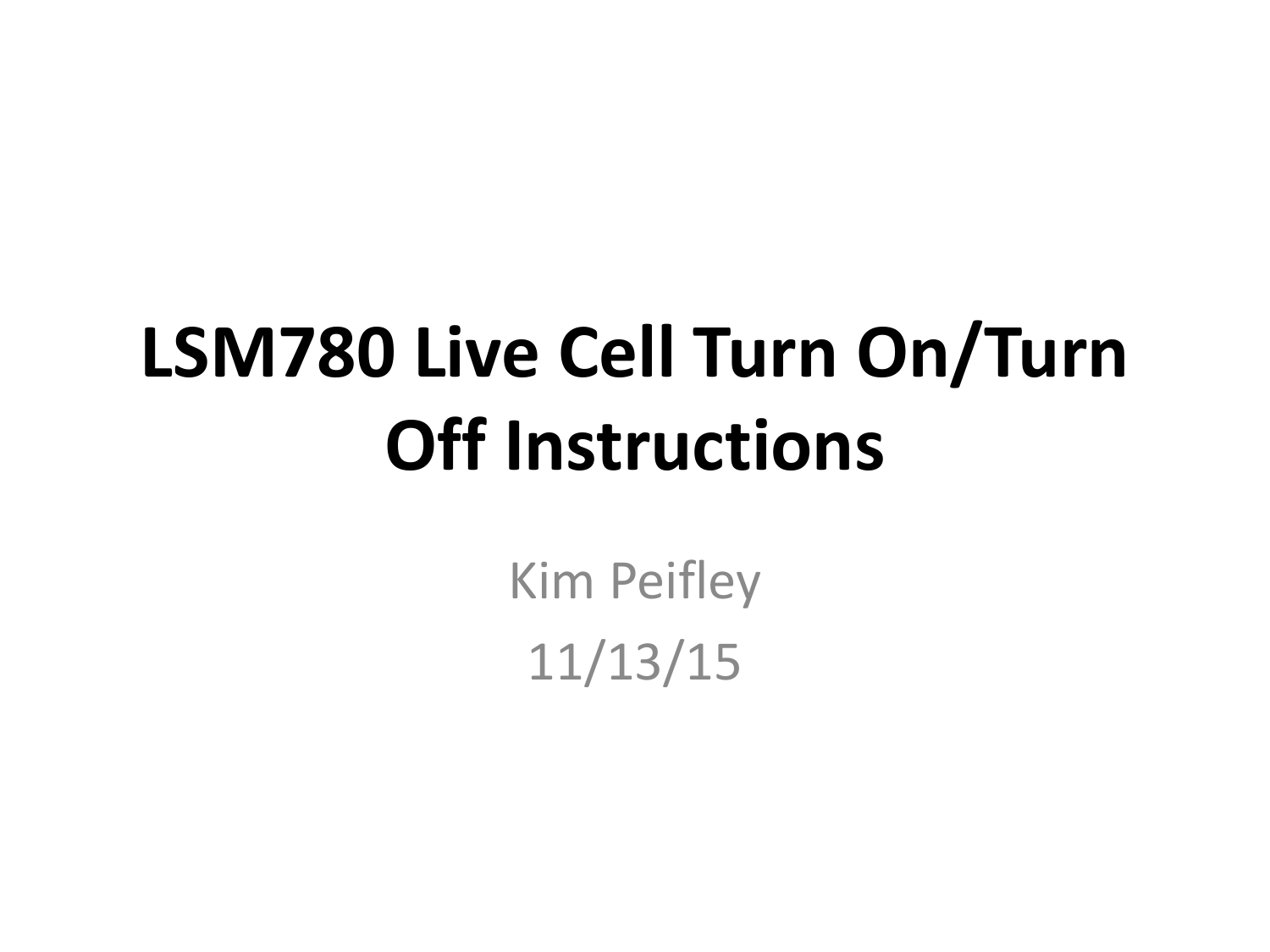**It should take 45 minutes to 1 hour for conditions inside the live cell chamber to stabilize.** 

**The microscope should be turned on 2 hours before starting your experiment in order to stabilize the system.**

**This time plus set up time should be factored in to your scheduled time.**

**When you sign up for microscope time please add "live cell" next to your name. This way when someone checks the schedule they will not if the live cell elements need to be turned off or kept on.**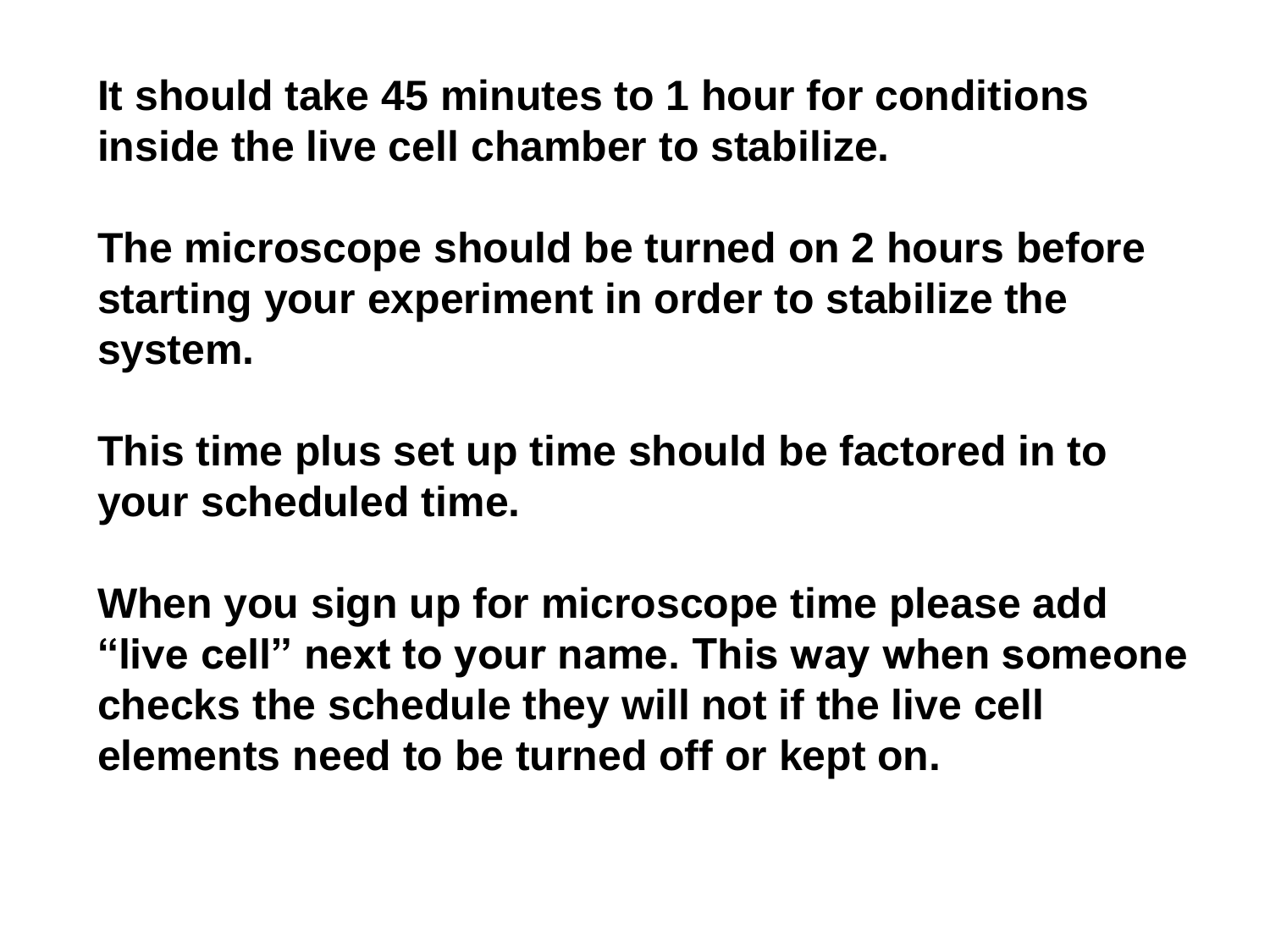## **Before turning on the microscope:**

*Note: If microscope is already on it must be turned off except for main switch before starting this procedure. If this isn't done you will not see the Incubation tab on the touch screen.* 

**1. Check that the CO2 is turned on in both locations. Pictured below is the CO2 control that is above the top shelf. It should remain in the on position but check just in case.** 

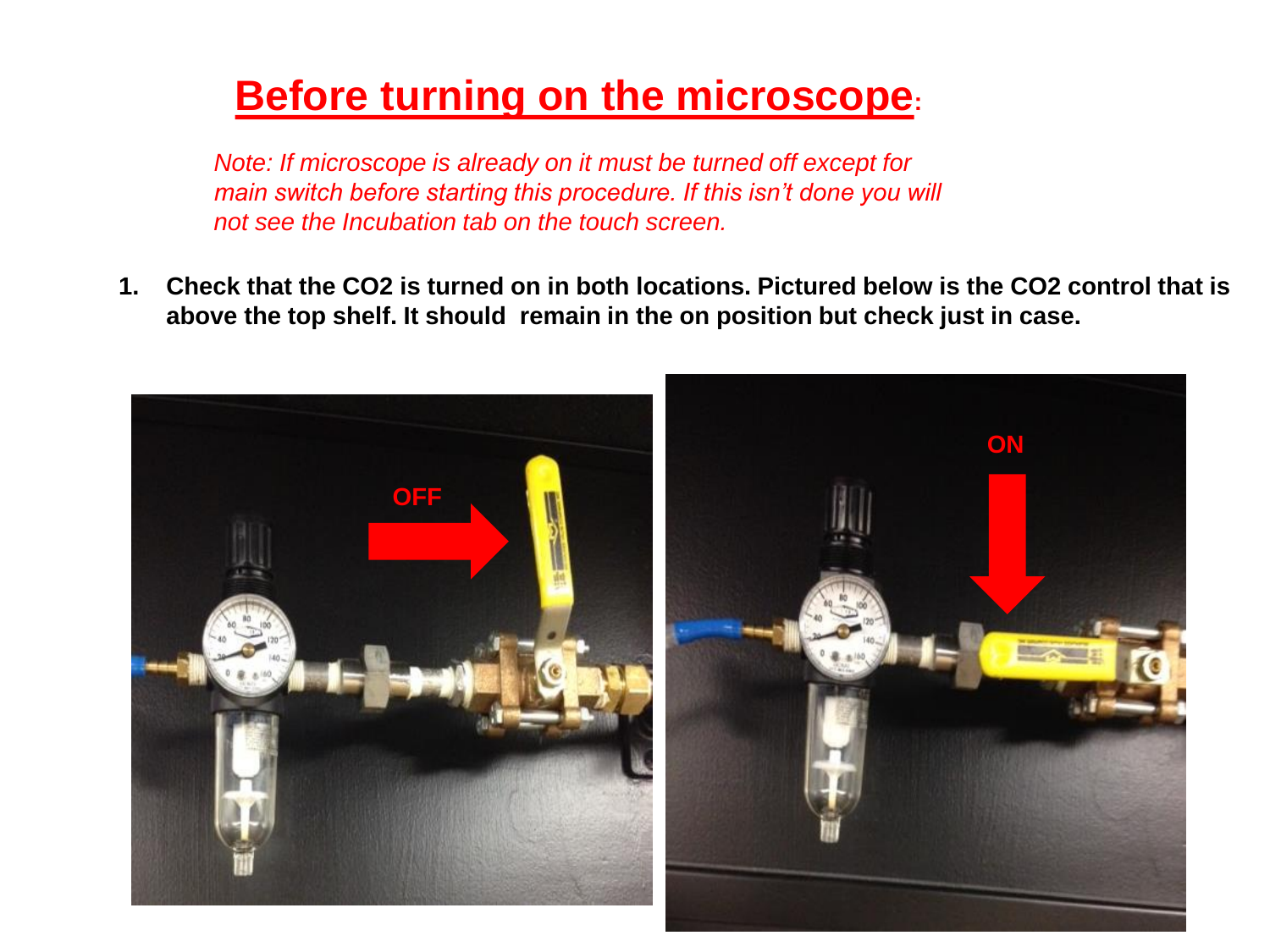**1. [Continued] This is the CO2 control lever below the shelf. This is the lever that should be turned on and off each session.**

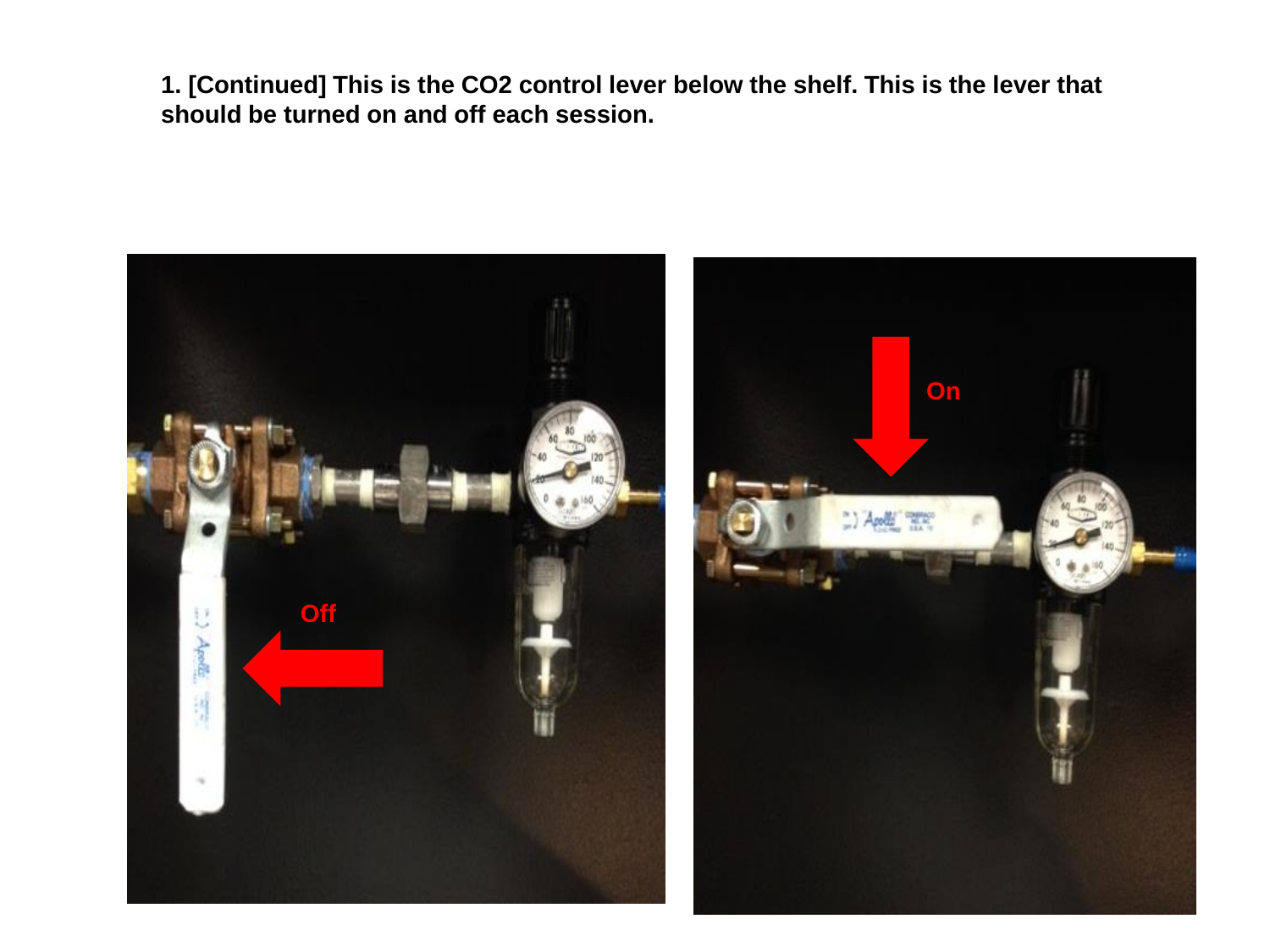**2. Determine which heated stage insert you will need.**





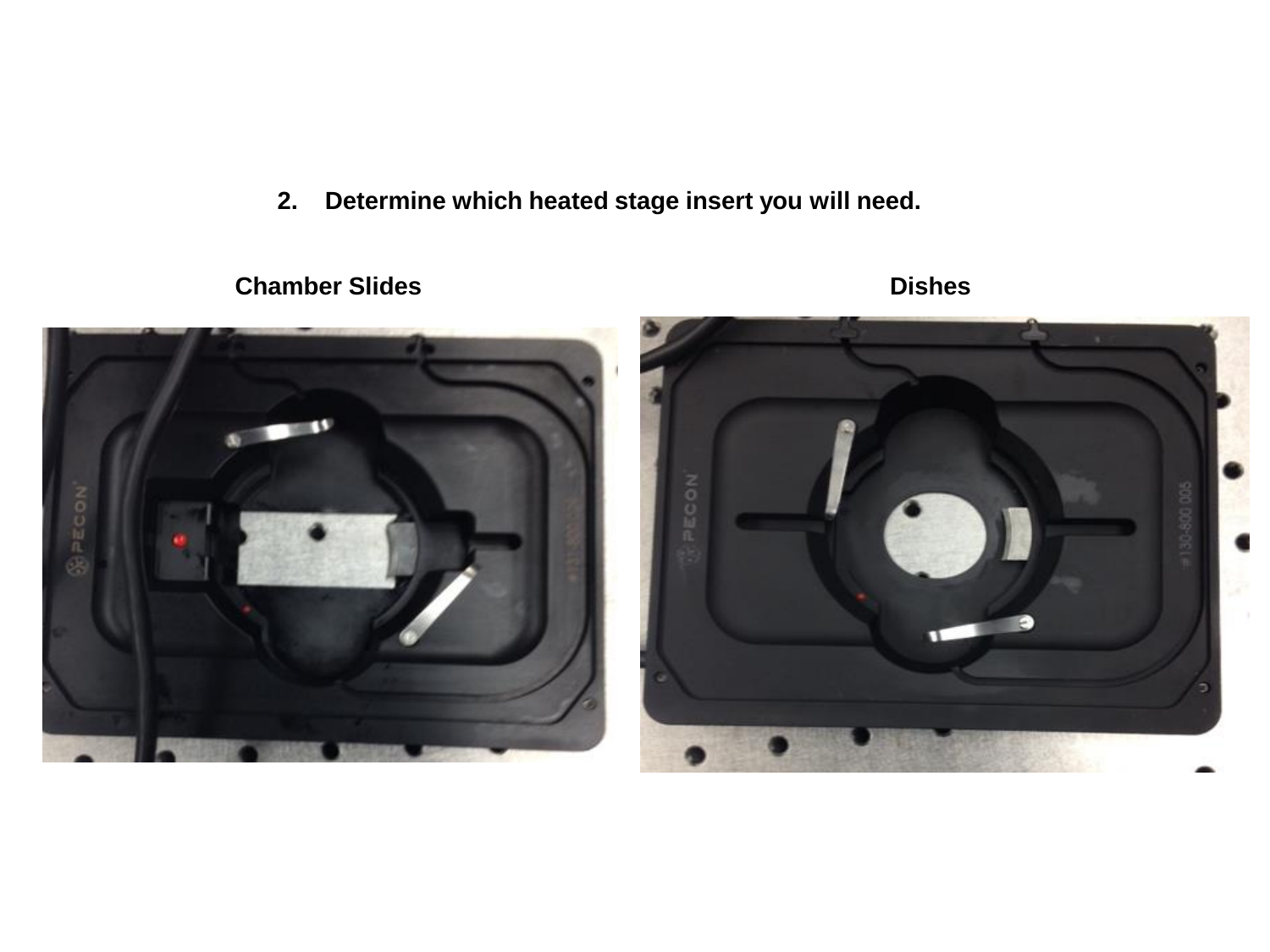**3. Plug the heated stage insert into Channel 1. Match up the yellow tape.**







**The end of the cable is also labeled to indicate if it is for chamber slides or dishes. Label is not shown in this picture.**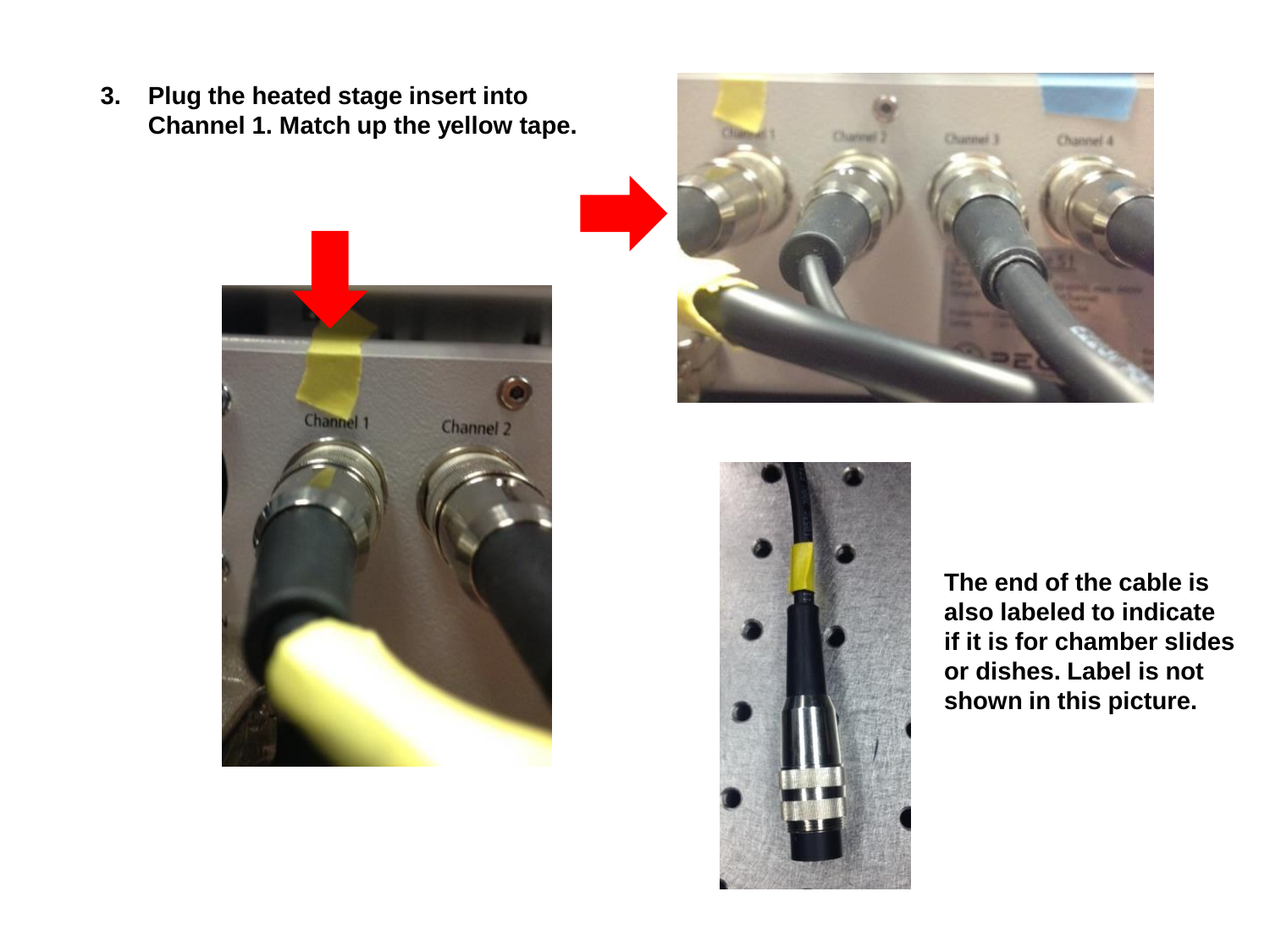**4. Determine which objective heater you need to use.**

**40x and 63x Oil Objective 40x Water Objective**



кŧ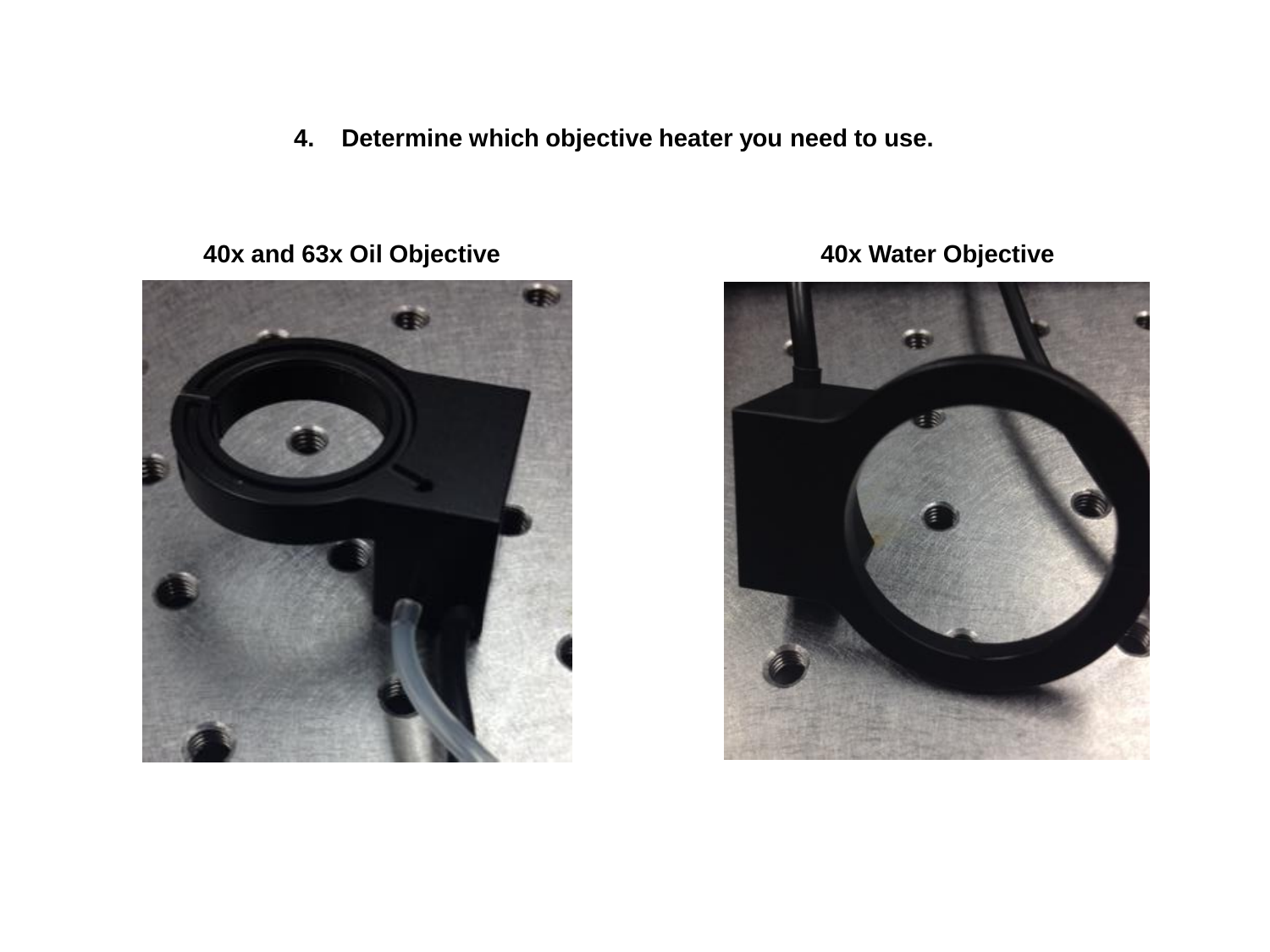**5. Plug the objective heater in to Channel 4. Match up blue tape.**





**The end of the cable is also labeled to indicate if it is for oil or water objectives.**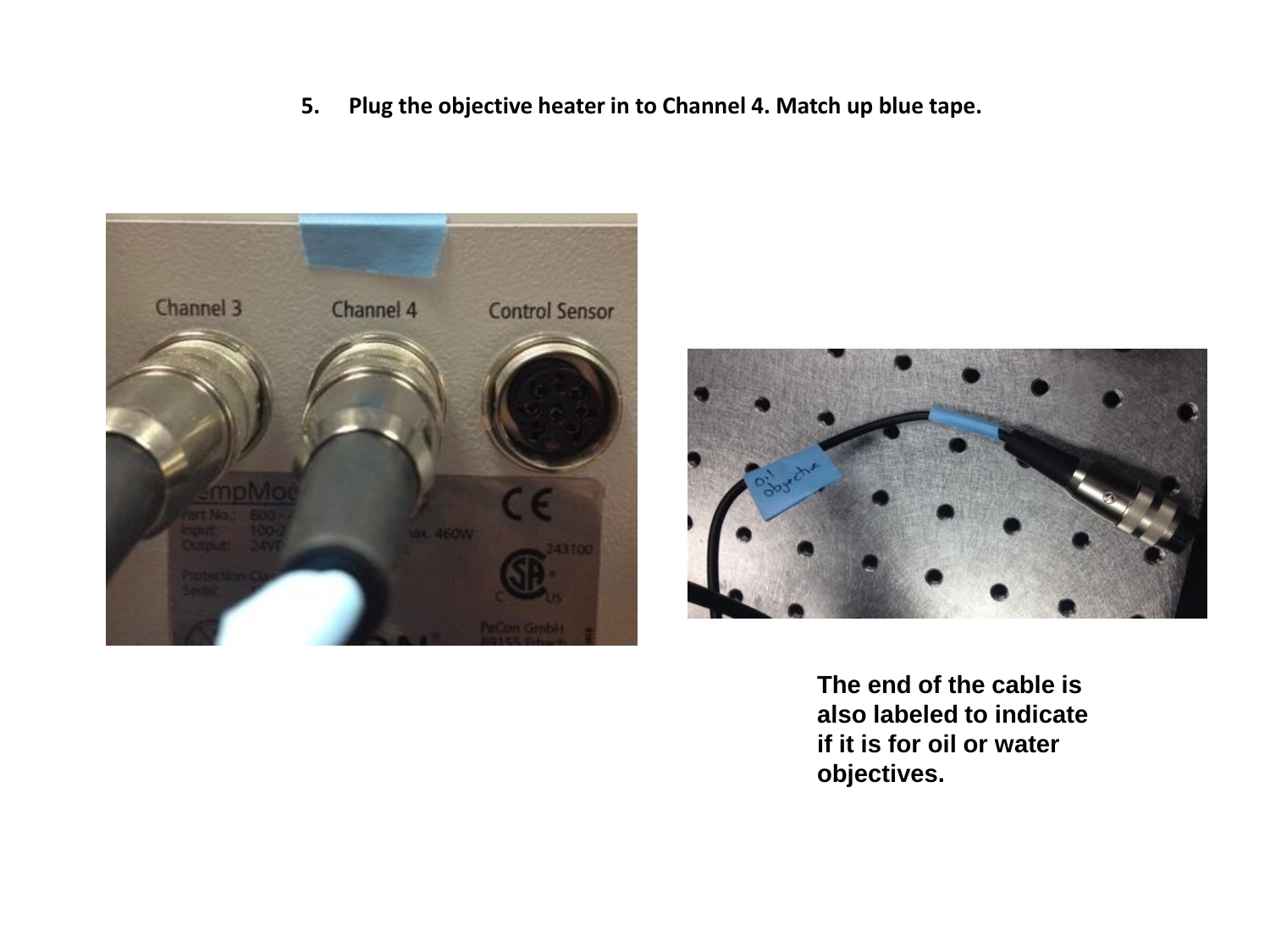**For reference: Channel 1: Heated stage insert. Channel 2: Heated stage lid. Channel 3: Bottle warmer. Channel 4: Heated objective collar.** 

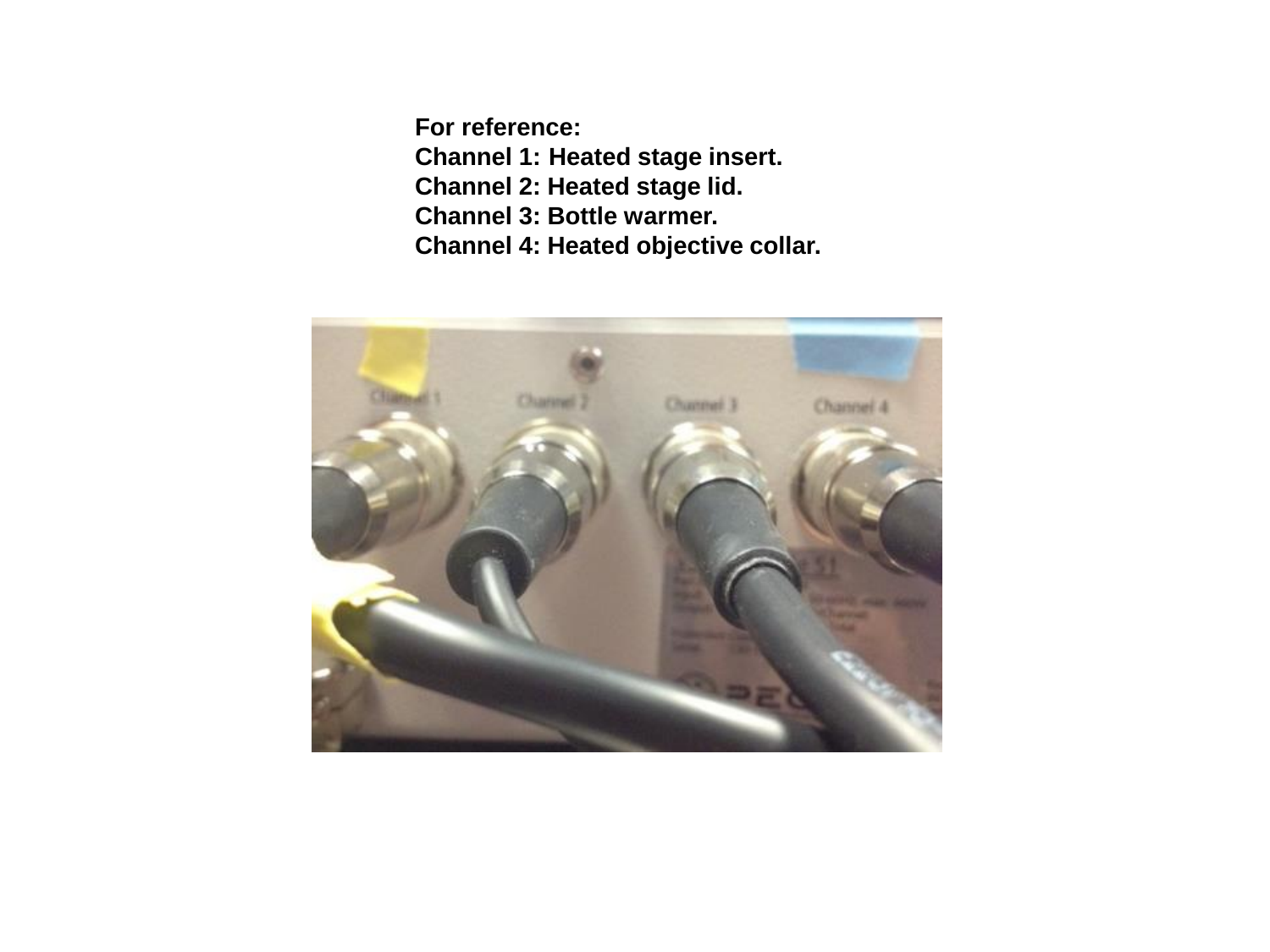#### **6. Turn on Live Cell Unit.**

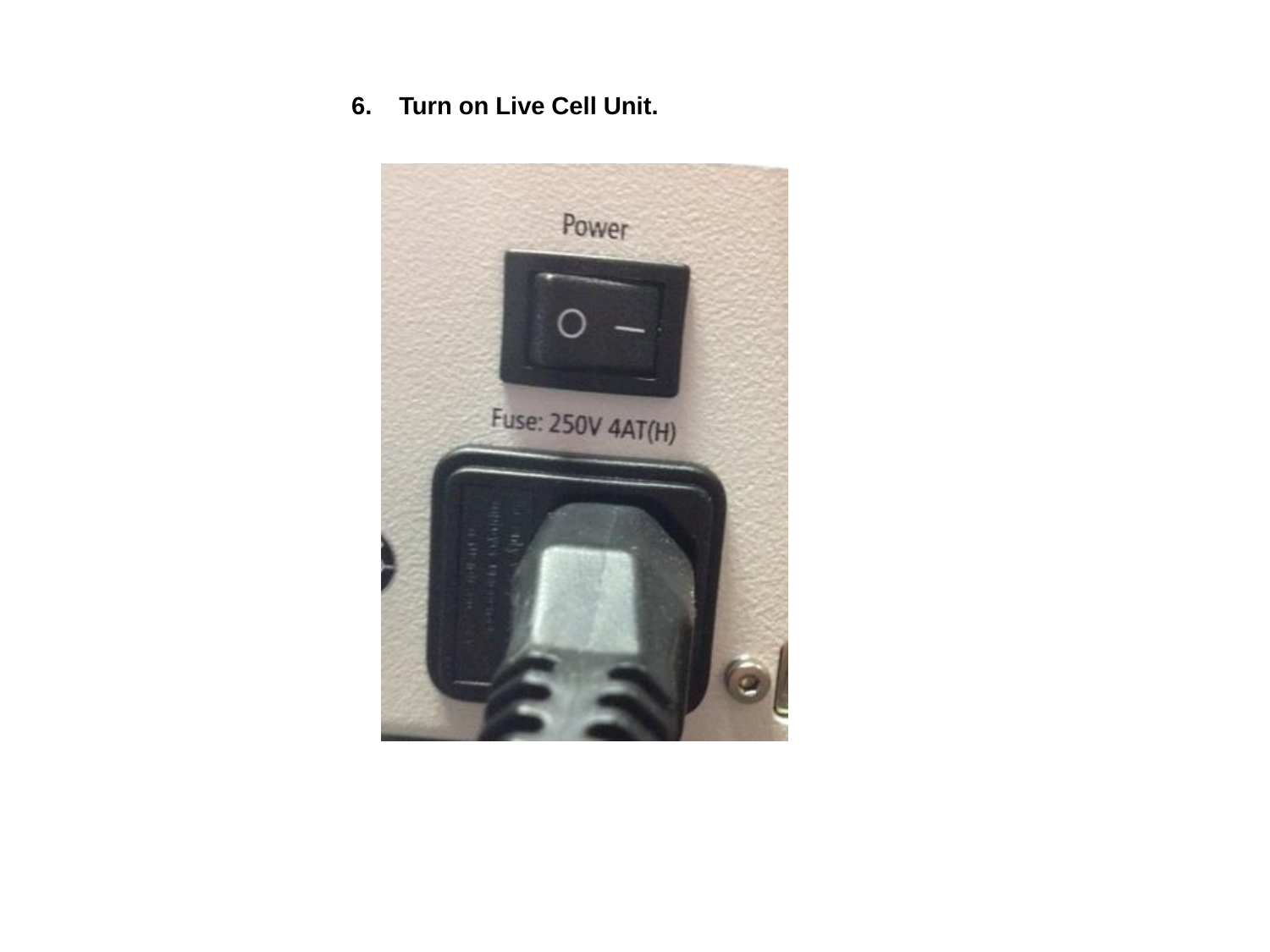- **7. Turn on Microscope using the regular Microscope Turn On procedure.**
- **8. Check to make sure the water bottle has enough water in it. If not refill.**





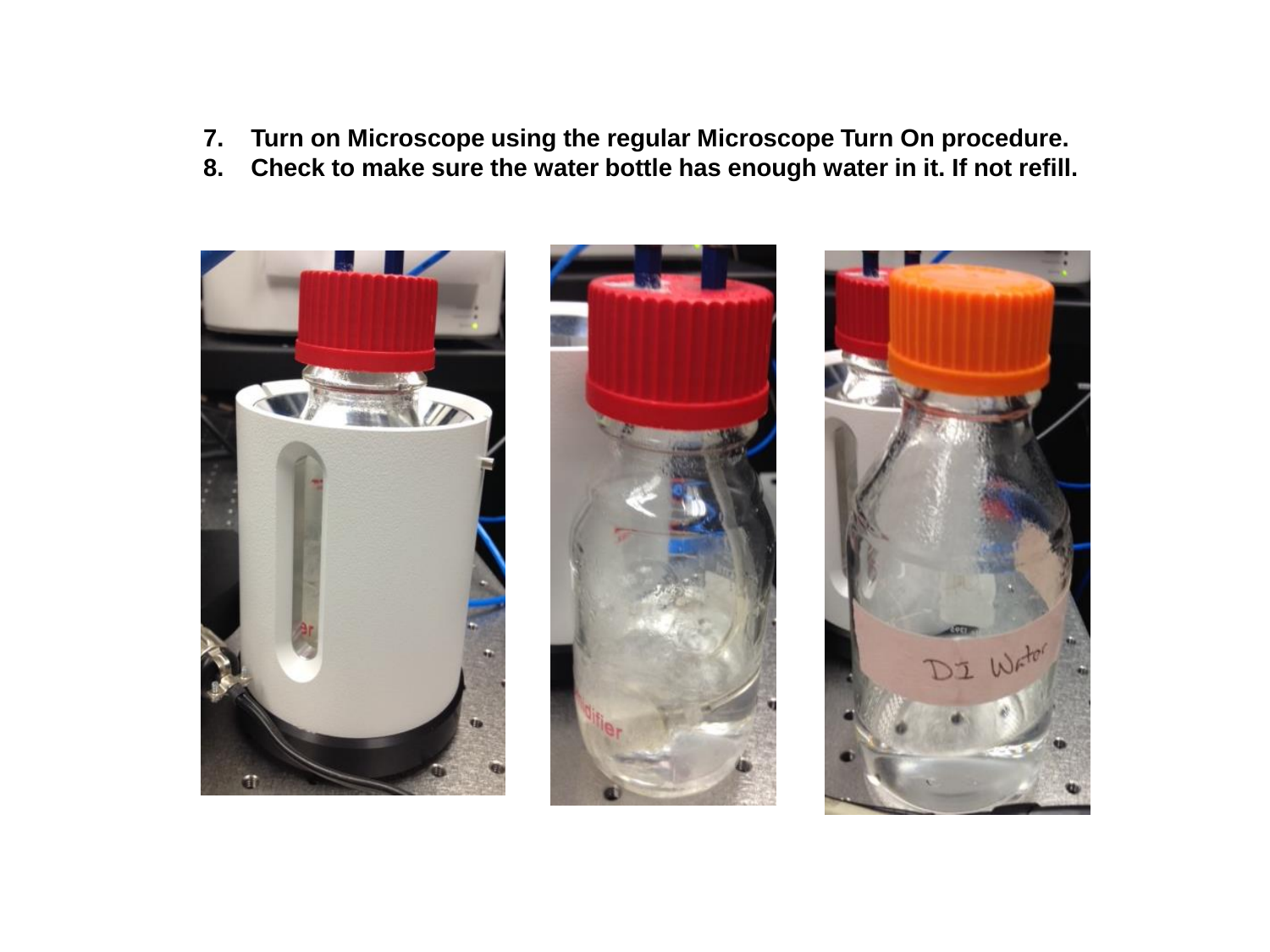**9. Put the objective collar on the objective**.

**Notice that you come up from under the stage to put the collar on.**



**Oil objective**



**Water Objective**

**10. You may need to tighten the collars using a flat head screw driver shown below. See arrows in above pictures for where the screw can be found.** 

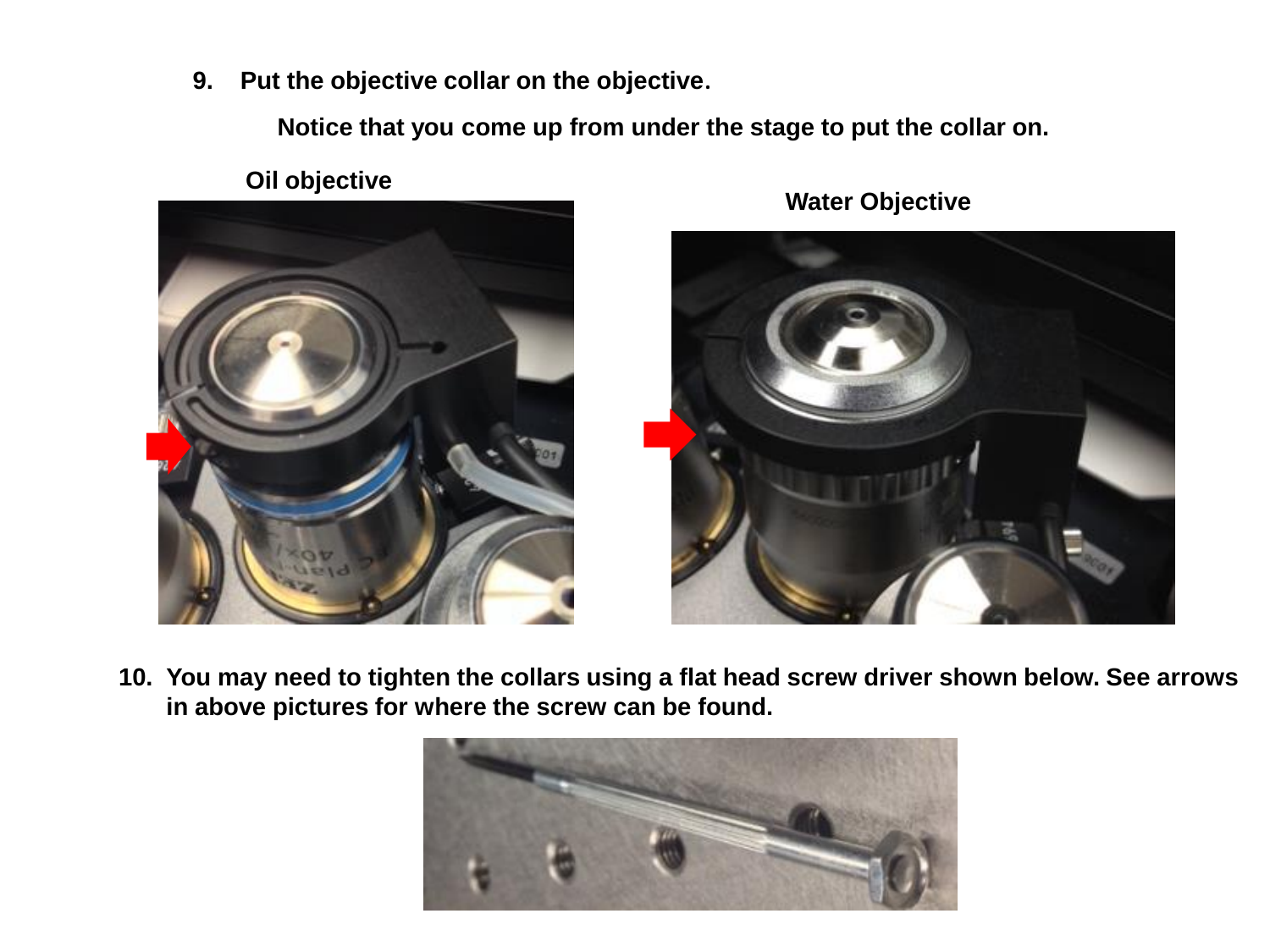**The objectives do not have to be removed from the microscope to put on the objective collars. This is to show the proper or "full" on position of the collars on the objectives.**

**The oil objectives should have about 1mm of objective showing above the collar. The collar is tight so you need to press firmly but gently. Do not** 



**force it! For the water objectives the collar should sit above the correction collar.**

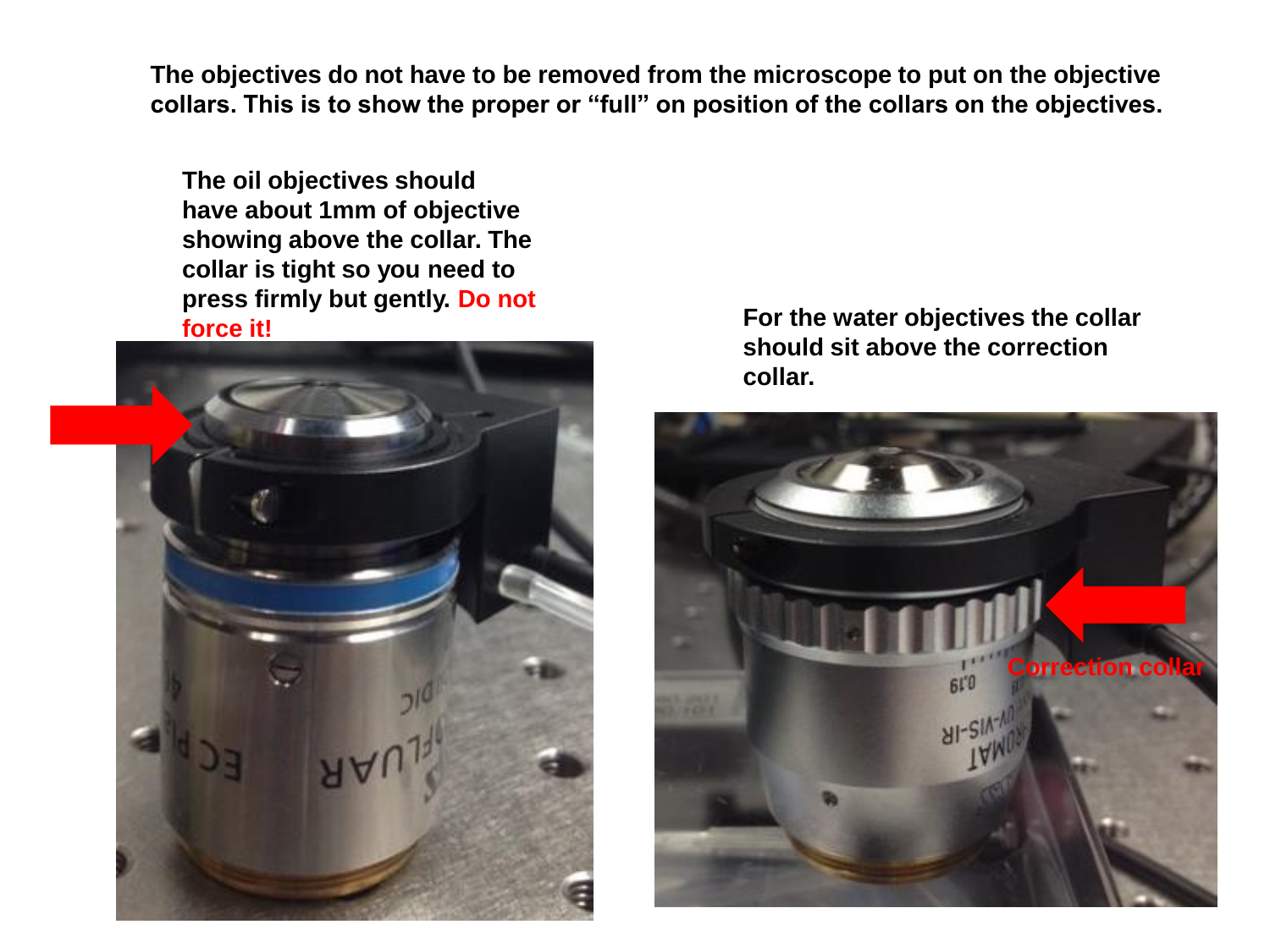**11. The oil objective collar has a tube attached for collecting immersion oil that spills over the side of the objective. Place the other end of the tubing into a bottle to collect the oil.**



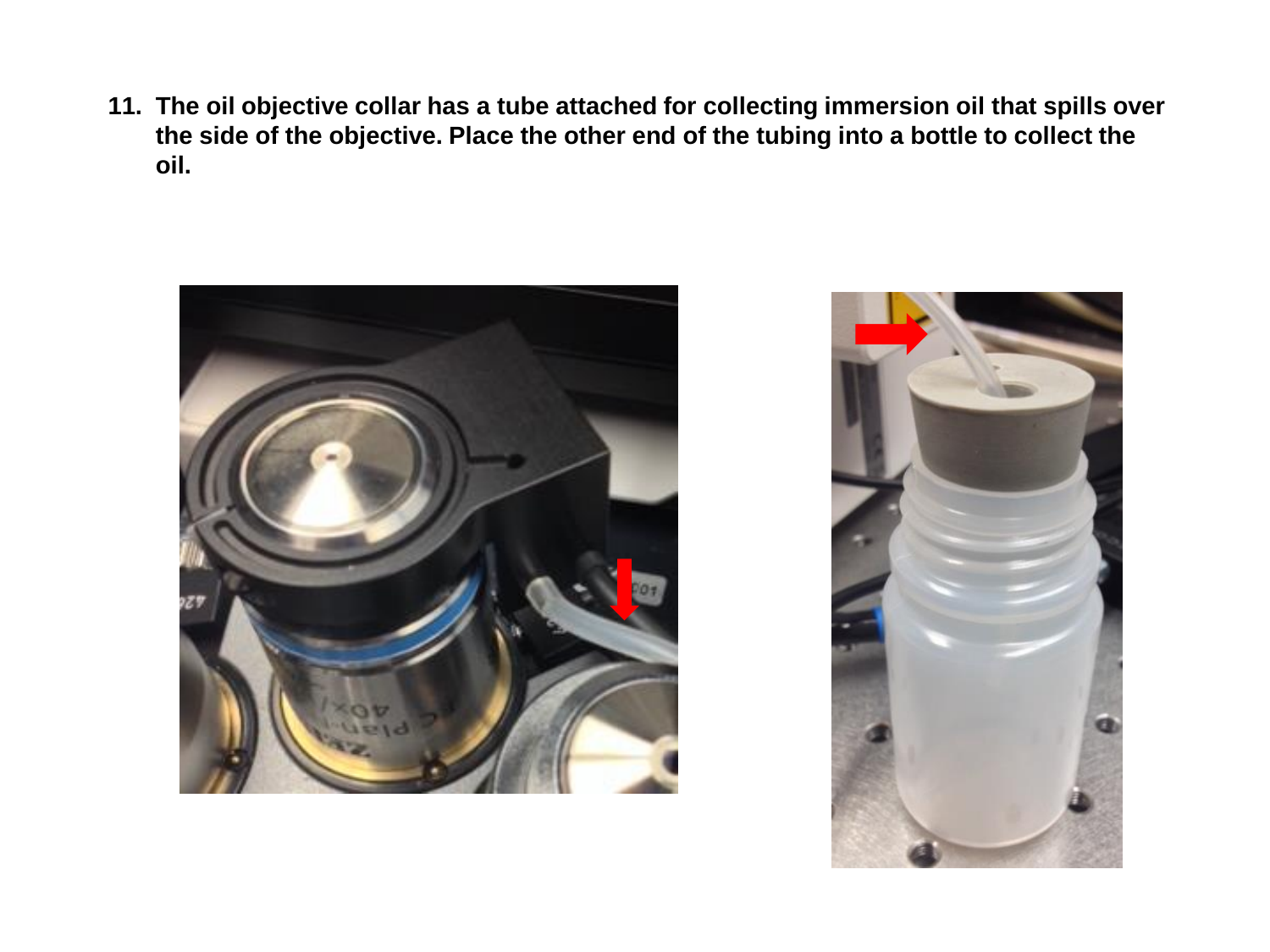**12. Place heated insert on stage. Make sure it is in securely. The heated insert for slides is placed the same way.**

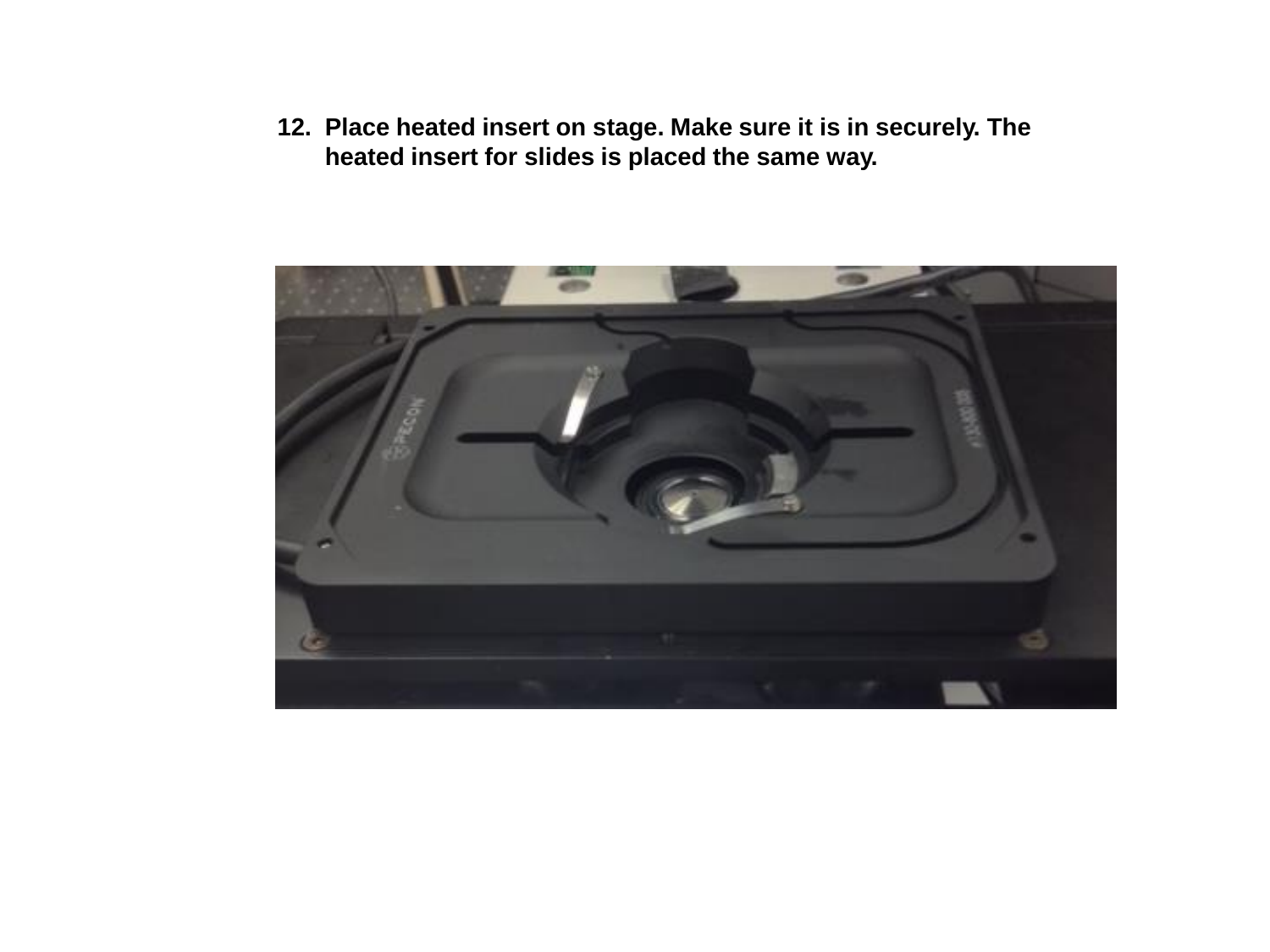**13. Place the heated lid on the insert.**

**Note: The lid is tinted glass. You can do DIC but due to the tint you will need to increase the gain setting. You will need to remove the lid of your dish/chamber slide if you are planning on doing DIC.**



**Note: Check to make sure the heated insert cable fits into the notch of the heated lid or the lid will not be placed properly.**

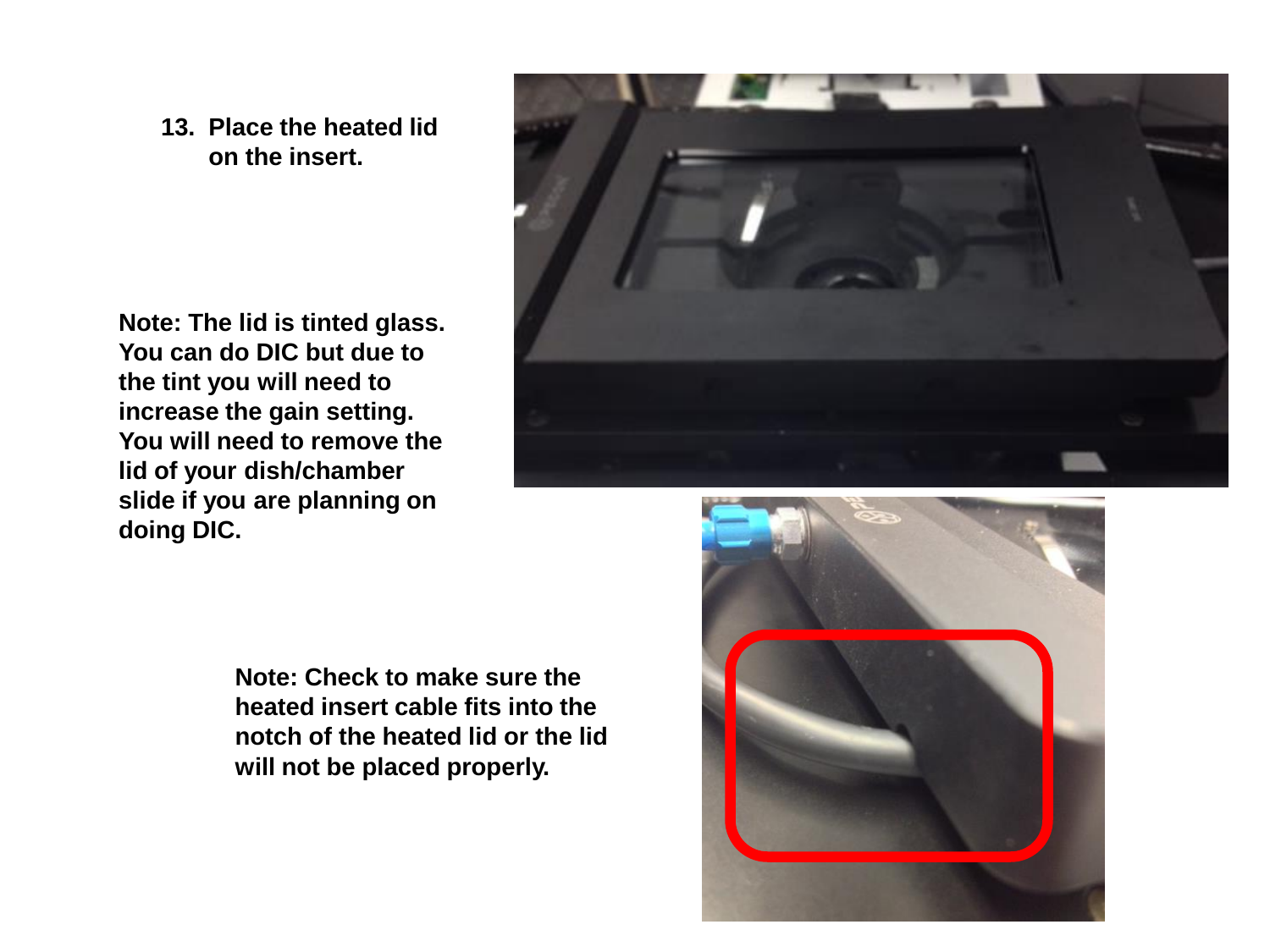**14. Carefully bring the microscope turret back in place so the condenser does not crack the glass. You may need to raise the condenser so it clears the glass.**

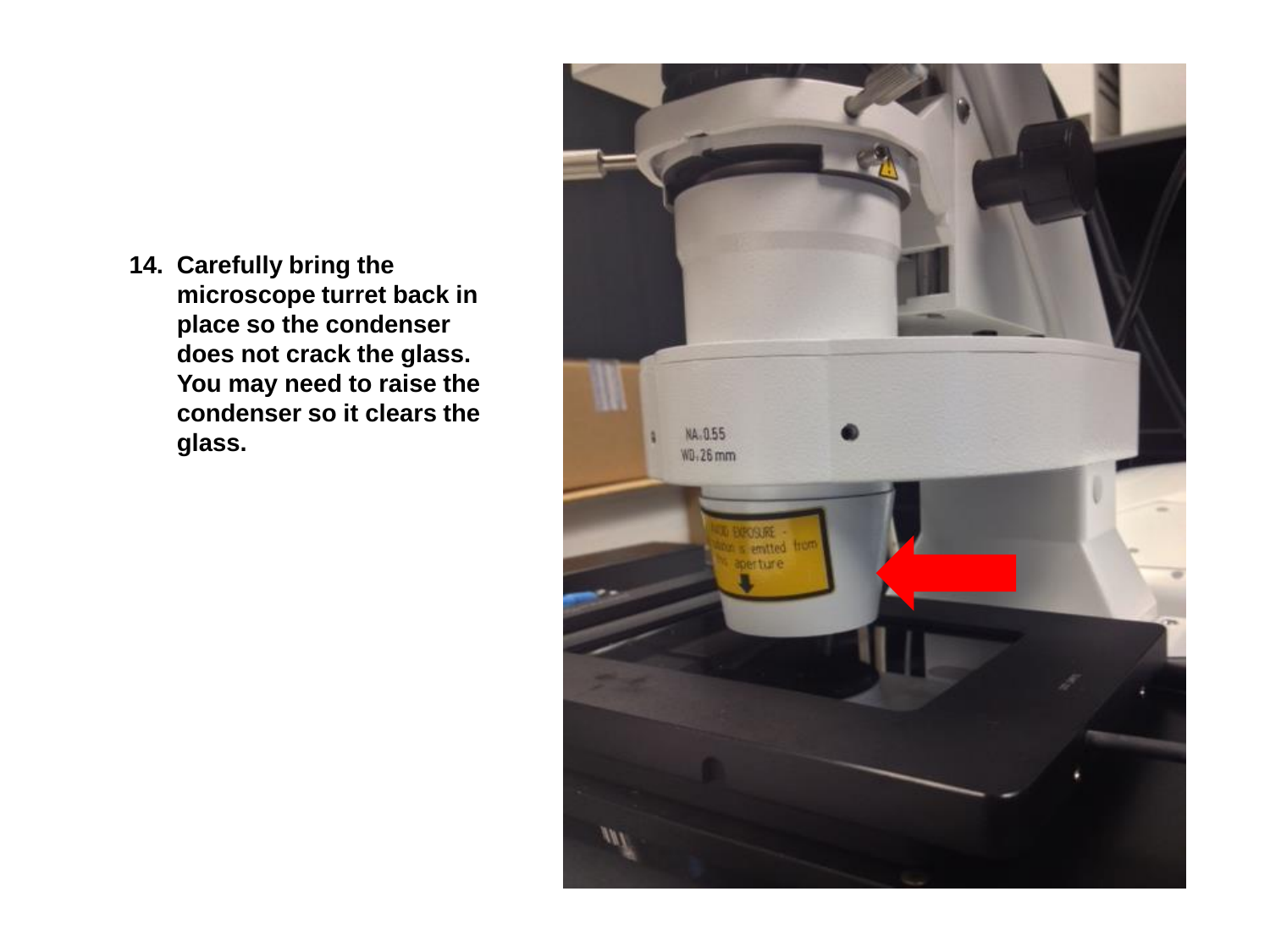### **Now Turn On the Microscope Following the Normal Turn On Procedure:**

**On the Touch Pad:**

- **15. Tap Microscope.**
- **16. Tap Incubation.**

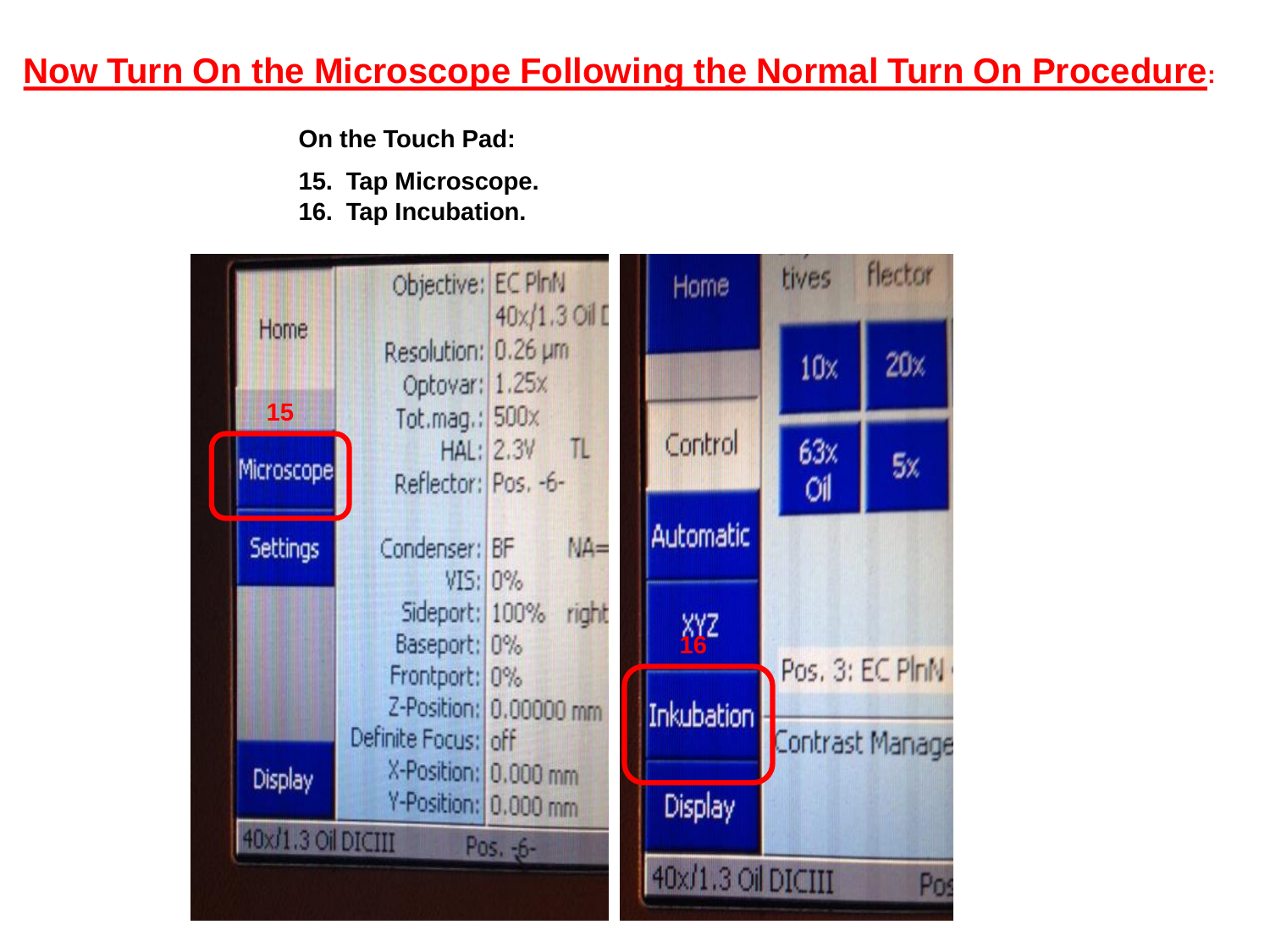**17. Currently all elements are turned off. Tap on each one to turn them on.**

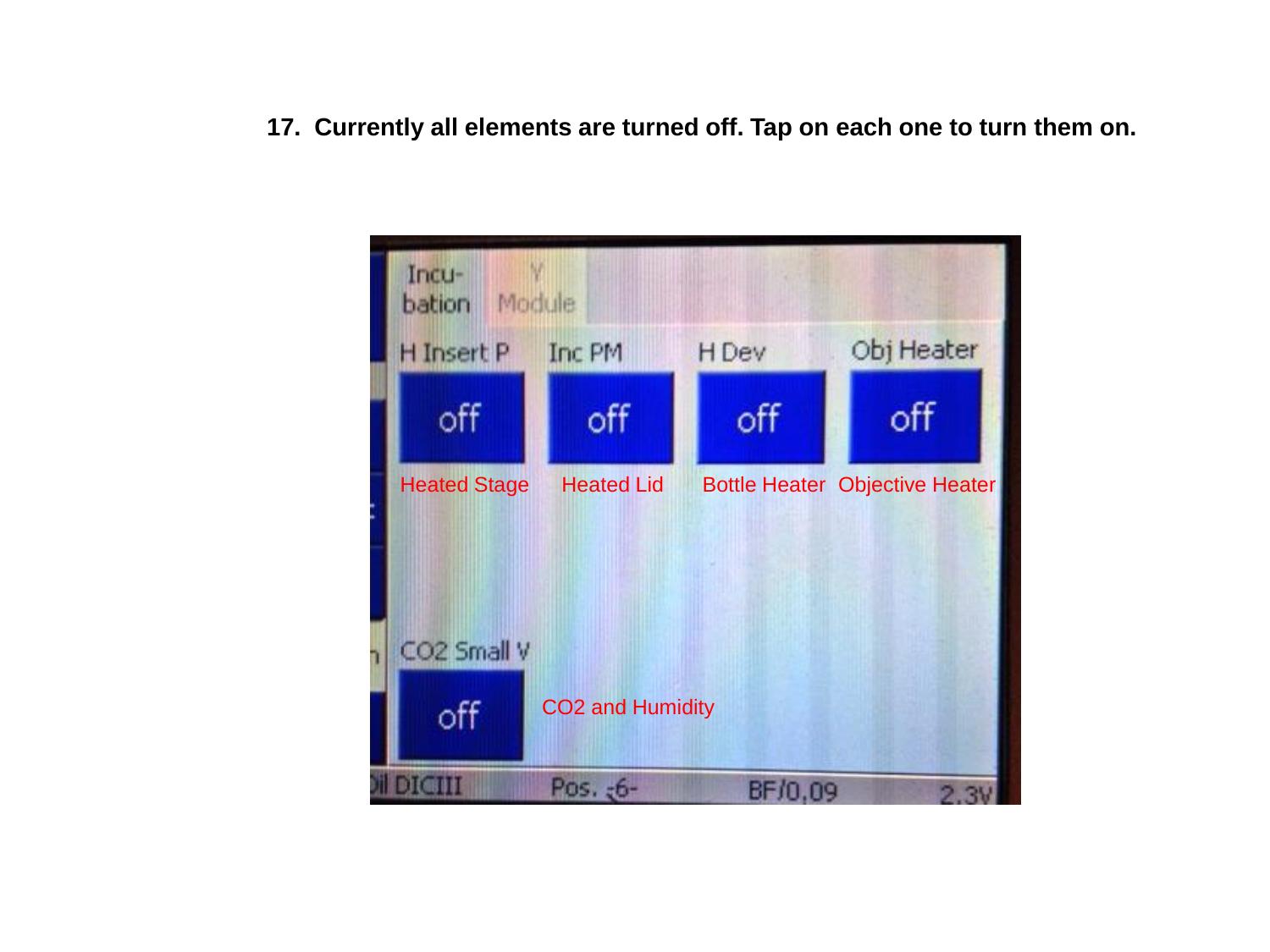- **18. Tap on to turn it on.**
- **19. Setpoint value can be controlled by the arrows.**
- **20. Tap ok.**

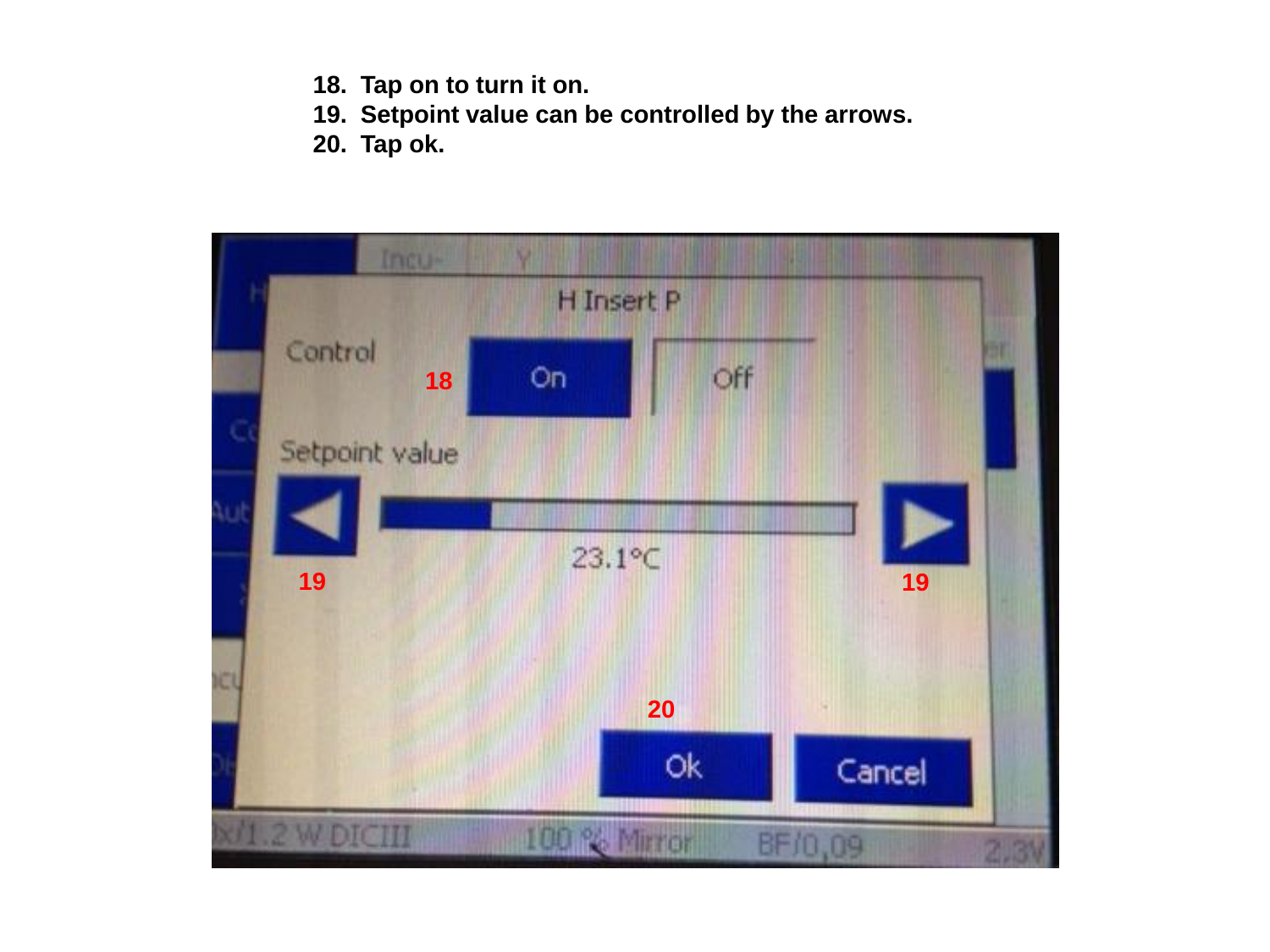**21. The touch screen now shows the status of each element.** 

**The top number is the current reading. The bottom number is the set point.**



#### **It should take 45 minutes to 1 hour for the chamber to stabilize.**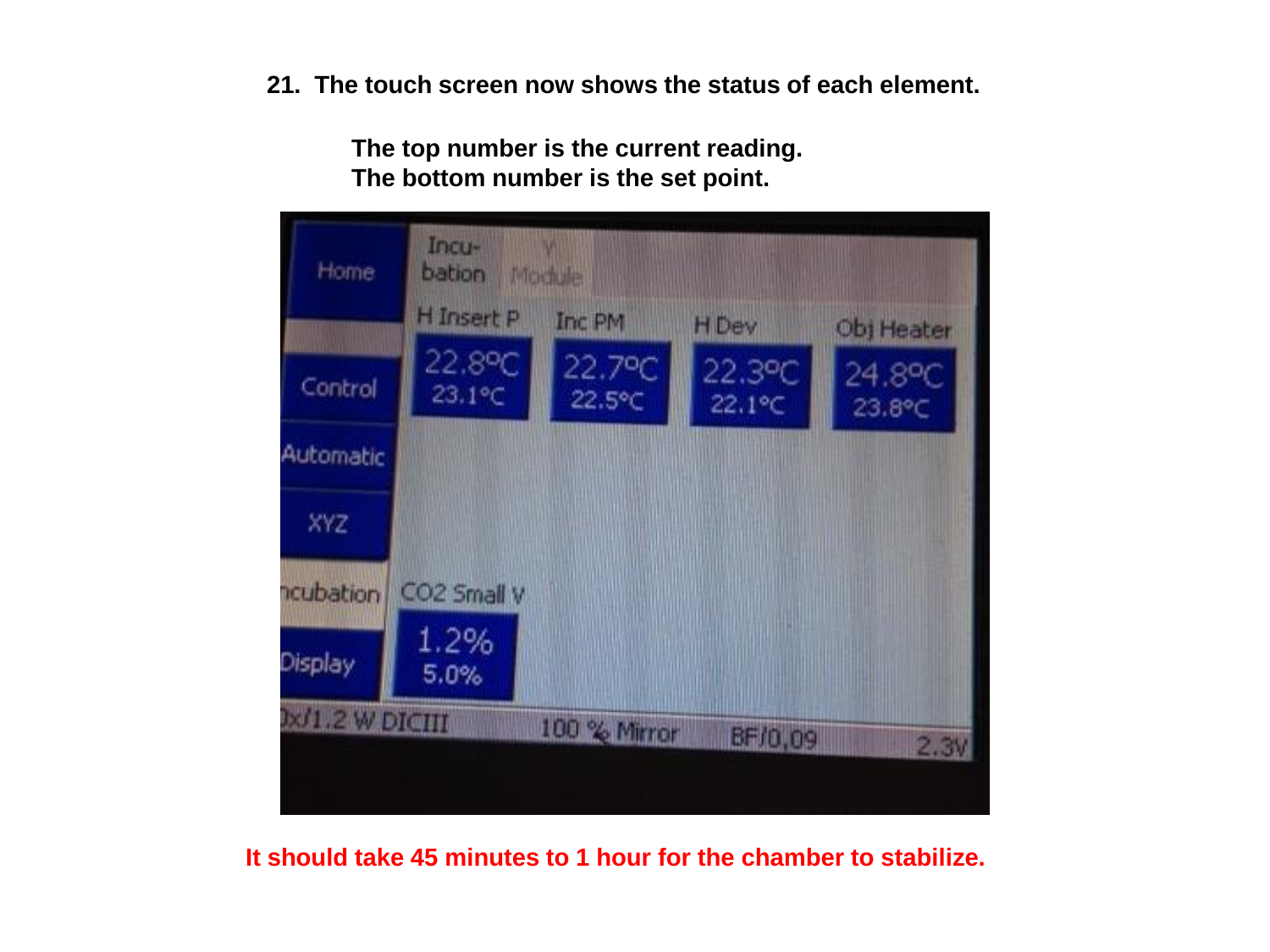- **22. If you are using a dish you must put it in a dish adaptor before putting it on the heated stage.**
- **23. Place the dish in the ring and then tighten the screws on either side. See arrows.**
- **24. Do not make it too tight or you could bend or break your dish. Make sure it is level with the bottom of the ring or you may have problems focusing.**



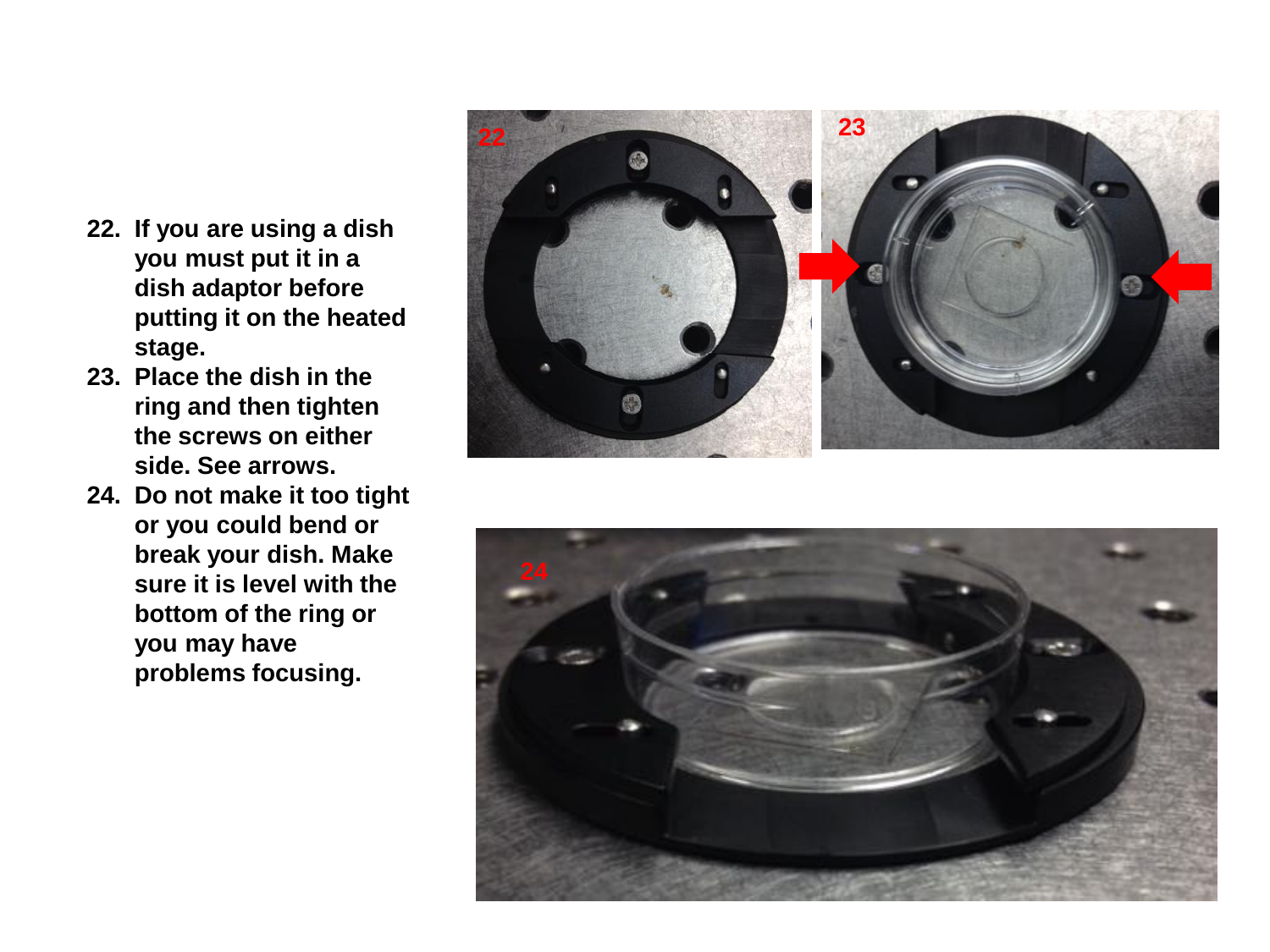**25. When placing the adaptor into the heated stage the grove slots need to be placed under the silver spring. See arrow.**